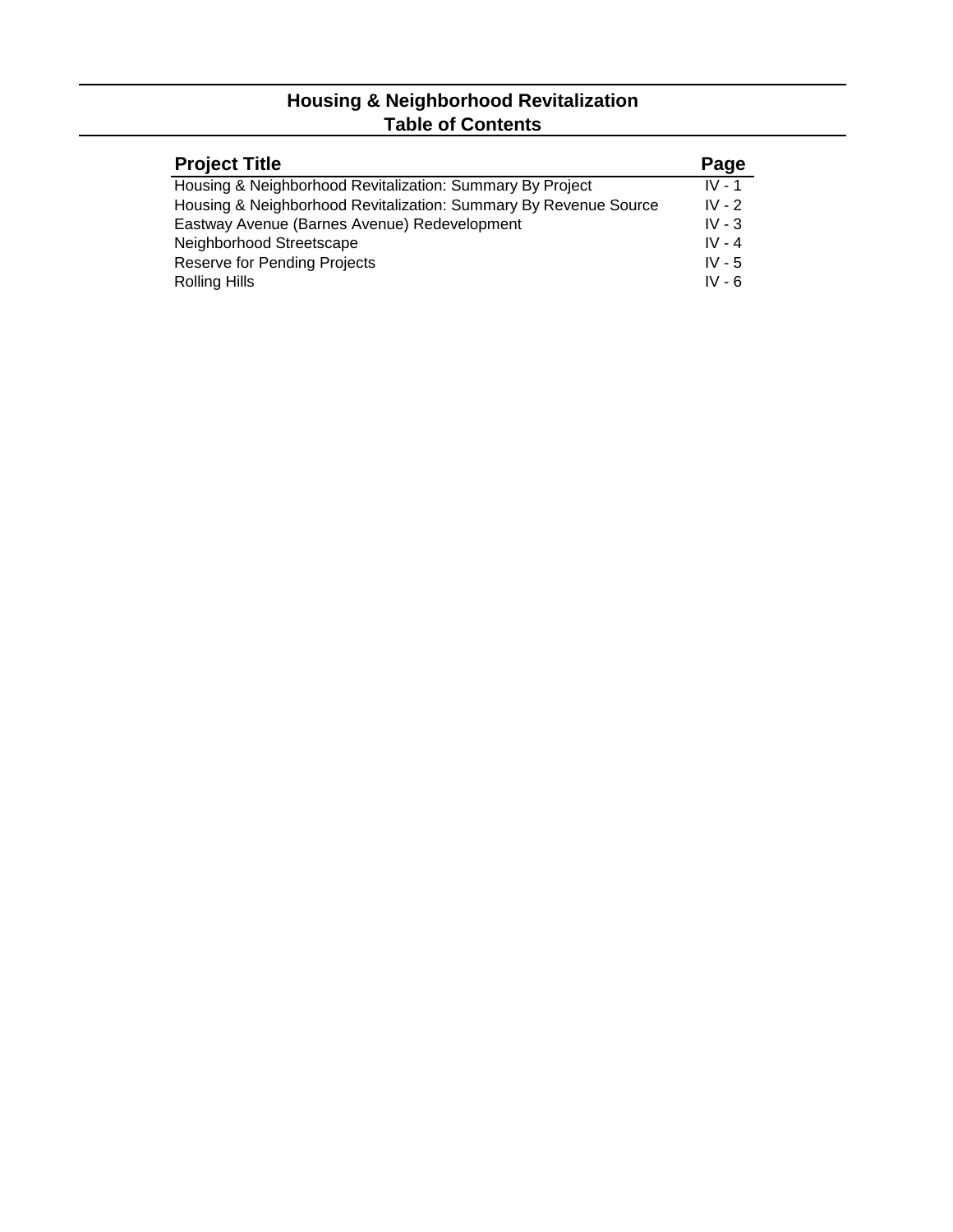| <b>Program Category: Housing &amp; Neighborhood Revitalization</b> |                   |            |            |             |            |            |            |                        |                      |  |  |
|--------------------------------------------------------------------|-------------------|------------|------------|-------------|------------|------------|------------|------------------------|----------------------|--|--|
| <b>SUMMARY BY PROJECT</b>                                          |                   |            |            |             |            |            |            |                        |                      |  |  |
| Category                                                           | <b>Prior Year</b> | FY 2010-11 | FY 2011-12 | FY 2012-13  | FY 2013-14 | FY 2014-15 | FY 2015-16 | <b>Future</b><br>Years | <b>Total Request</b> |  |  |
| Eastway<br>Avenue<br>(Barnes<br>Avenue)<br>Redevelopment           | 10,541,810        | 0          | O          | 0           | 0          | 0          | 0          | 0                      | 10,541,810           |  |  |
| Neighborhood<br>Streetscape                                        | 2,250,000         | 0          | O          | $\mathbf 0$ | 0          | 0          | $\Omega$   | 0                      | 2,250,000            |  |  |
| Reserve for<br>Pending<br>Projects                                 | 1,443,296         | 650,000    | O          | 0           | 0          | 0          | 0          | 0                      | 2,093,296            |  |  |
| Rolling Hills                                                      | 6,121,031         | 0          | 0          | 0           | 0          | 0          | 0          | 0                      | 6,121,031            |  |  |
|                                                                    | \$20,356,137      | \$650,000  | \$0        | \$0         | \$0        | \$0        | \$0        | \$0                    | \$21,006,137         |  |  |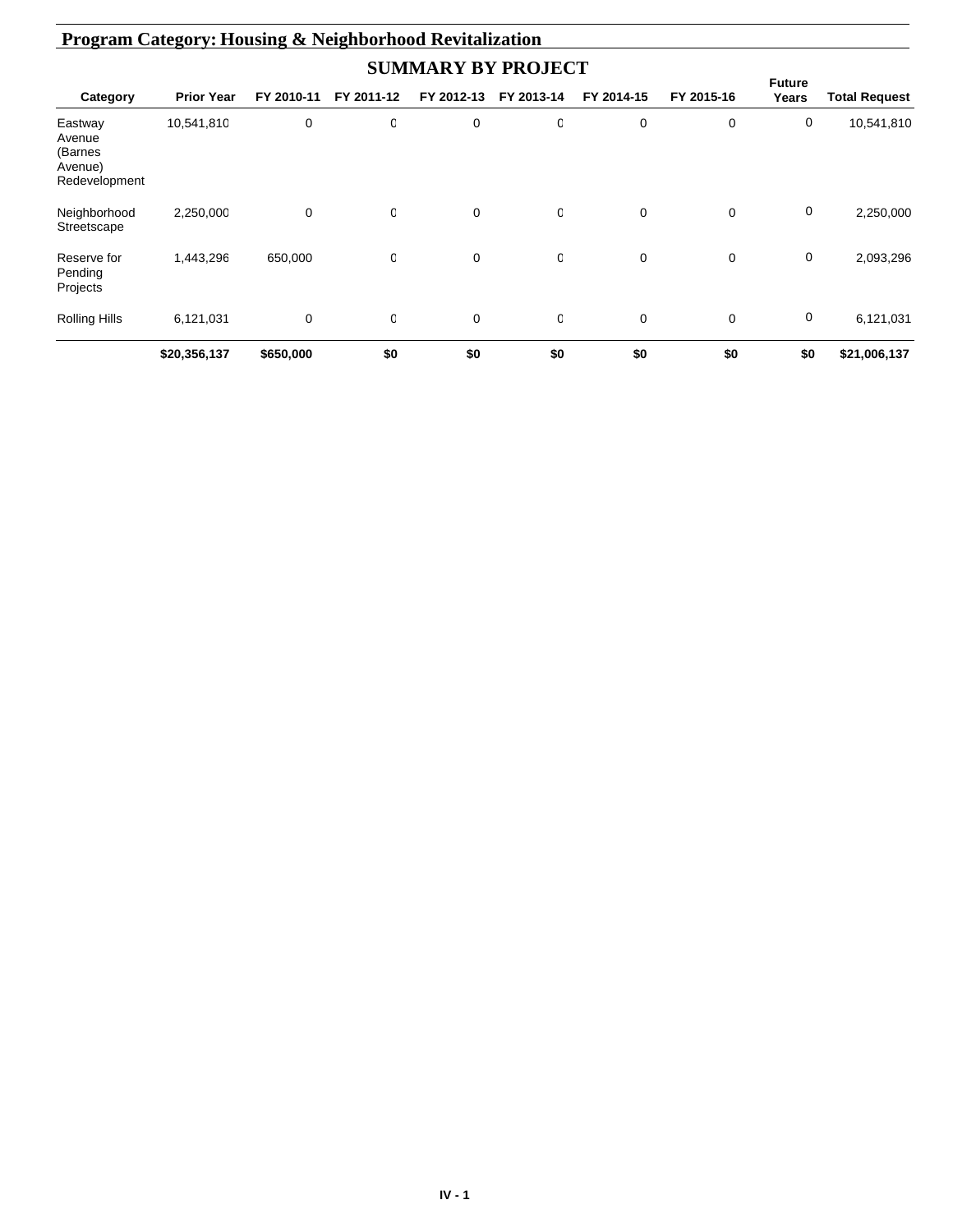# **SUMMARY BY REVENUE SOURCE**

| Category                 | <b>Prior Year</b> | FY 2010-11 | FY 2011-12 | FY 2012-13 | FY 2013-14 | FY 2014-15 | FY 2015-16 | <b>Future</b><br>Years | <b>Total Funds</b> |
|--------------------------|-------------------|------------|------------|------------|------------|------------|------------|------------------------|--------------------|
|                          |                   |            |            |            |            |            |            |                        |                    |
| Unidentified             |                   |            |            |            |            |            |            |                        | 0                  |
| <b>Rev Unauthorized</b>  |                   |            |            |            |            |            |            |                        | 0.                 |
| <b>Rev Authorized</b>    |                   |            |            |            |            |            |            |                        |                    |
| Pay-As-You-Go            | 750,000           |            |            |            |            |            |            |                        | 750,000            |
| Other                    | 18,106,137        | 650,000    |            |            |            |            |            | 0                      | 18,756,137         |
| Intergovernmental        | 0                 |            |            |            |            |            | 0          |                        | 0                  |
| <b>Installment Sales</b> |                   |            |            |            |            |            |            |                        | 0                  |
| Impact Fees              |                   |            |            |            |            |            |            |                        | 0                  |
| <b>GOB Unauthorized</b>  |                   |            |            |            |            |            |            |                        |                    |
| <b>GOB Authorized</b>    | 1,500,000         | 0          |            |            |            |            | 0          | 0                      | 1,500,000          |
|                          | \$20,356,137      | \$650,000  | \$0        | \$0        | \$0        | \$0        | \$0        | \$0                    | \$21,006,137       |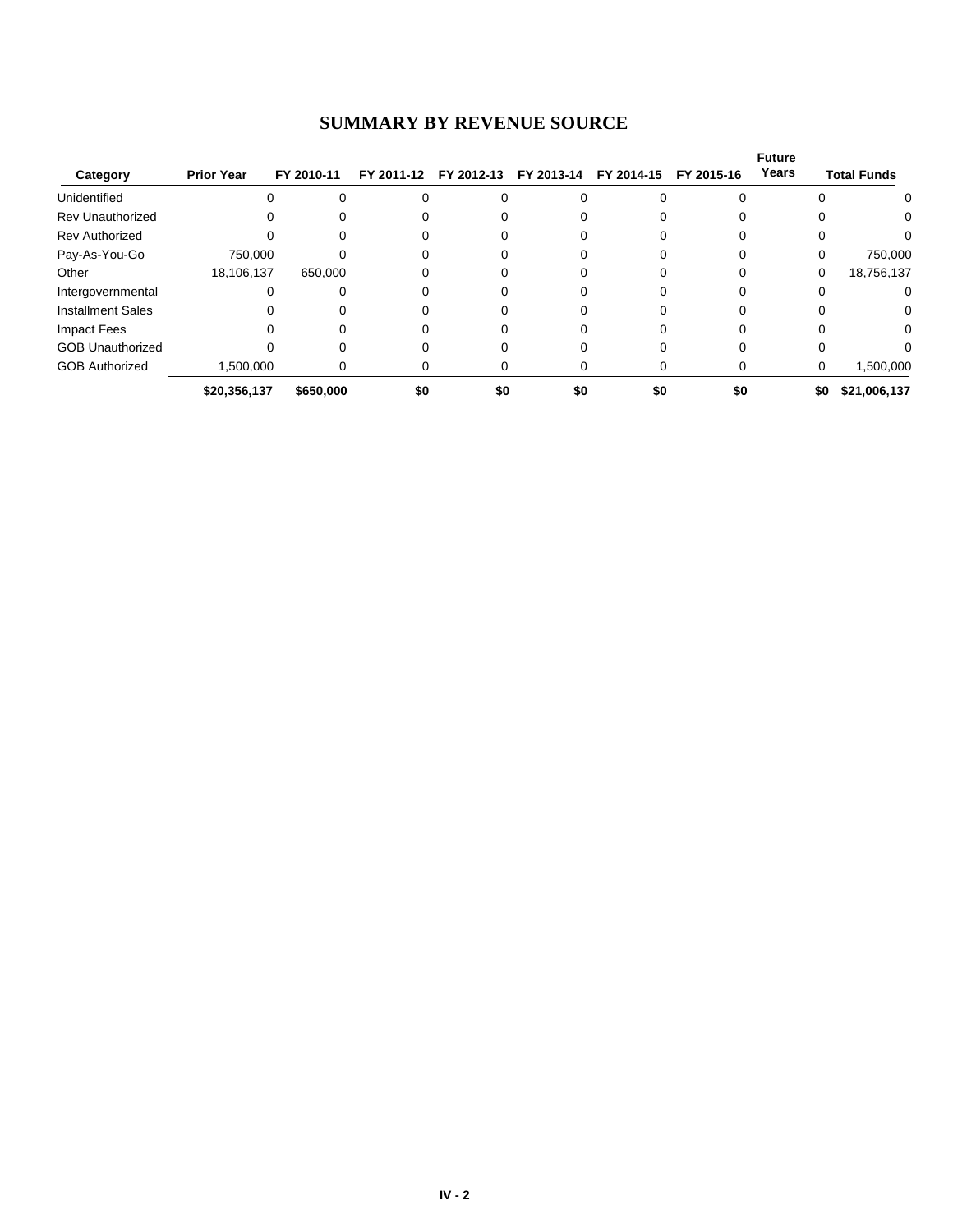| Service Area                                    | Department                                                                                                                                                                                                                                                                                                                                                                                                                                                                                                   |              |                   | Division/Program:            |                         | District:                       |         |                        |              |  |
|-------------------------------------------------|--------------------------------------------------------------------------------------------------------------------------------------------------------------------------------------------------------------------------------------------------------------------------------------------------------------------------------------------------------------------------------------------------------------------------------------------------------------------------------------------------------------|--------------|-------------------|------------------------------|-------------------------|---------------------------------|---------|------------------------|--------------|--|
| Housing & Neighborhood Revitalization           |                                                                                                                                                                                                                                                                                                                                                                                                                                                                                                              |              |                   | <b>Community Development</b> |                         | <b>Housing Production</b>       |         | 1                      |              |  |
| <b>Project Title</b>                            |                                                                                                                                                                                                                                                                                                                                                                                                                                                                                                              |              | <b>Pin Number</b> |                              |                         | <b>Master Plan</b>              |         |                        |              |  |
| Eastway Avenue (Barnes Avenue)<br>Redevelopment |                                                                                                                                                                                                                                                                                                                                                                                                                                                                                                              |              | 0831-10-45-6766   |                              |                         | <b>Consolidated Action Plan</b> |         |                        |              |  |
| <b>Project Description</b>                      |                                                                                                                                                                                                                                                                                                                                                                                                                                                                                                              |              |                   |                              |                         |                                 |         |                        |              |  |
|                                                 | This project involves acquisition and demolition of 46 units, relocation of<br>tenants and owners as necessary, reconfiguration of lots and construction of<br>46 housing units in the 500-600 blocks of Eastway Avenue in NECD.<br>Construction of Phase III is completed. Home sales are estimated to be<br>completed December 2010. This project uses some grant funding. Revenues<br>received in FY10 will be allocated to Rolling Hills. Four townhomes remain to<br>be sold. No PI estimated for FY11. |              |                   |                              |                         |                                 |         |                        |              |  |
| PROJECT STATUS -                                |                                                                                                                                                                                                                                                                                                                                                                                                                                                                                                              | May 2010     |                   |                              | <b>PROJECTED DATES:</b> |                                 |         | <b>TYPE REQUEST</b>    |              |  |
|                                                 | <b>Total Expenditures</b>                                                                                                                                                                                                                                                                                                                                                                                                                                                                                    | \$10,012,752 |                   | Beginning                    |                         | 07/04                           |         | Continuation           |              |  |
|                                                 |                                                                                                                                                                                                                                                                                                                                                                                                                                                                                                              |              |                   | Completion                   |                         | 12/10                           |         |                        |              |  |
| <i><b>Appropriation</b></i>                     | <b>Prior Year</b>                                                                                                                                                                                                                                                                                                                                                                                                                                                                                            | 2010-11      | 2011-12           | 2012-13                      | 2013-14                 | 2014-15                         | 2015-16 | <b>Future</b><br>Years | <b>TOTAL</b> |  |
| Planning/Design                                 | \$175,000                                                                                                                                                                                                                                                                                                                                                                                                                                                                                                    | \$0          | \$0               | \$0                          | \$0                     | \$0                             | \$0     | \$0                    | \$175,000    |  |
| Land                                            | \$2,627,623                                                                                                                                                                                                                                                                                                                                                                                                                                                                                                  | \$0          | \$0               | \$0                          | \$0                     | \$0                             | \$0     | \$0                    | \$2,627,623  |  |
| Construction                                    | \$7,739,187                                                                                                                                                                                                                                                                                                                                                                                                                                                                                                  | \$0          | \$0               | \$0                          | \$0                     | \$0                             | \$0     | \$0                    | \$7,739,187  |  |
| Equip/Furnishings                               | \$0                                                                                                                                                                                                                                                                                                                                                                                                                                                                                                          | \$0          | \$0               | \$0                          | \$0                     | \$0                             | \$0     | \$0                    | \$0          |  |
| Contingency                                     | \$0                                                                                                                                                                                                                                                                                                                                                                                                                                                                                                          | \$0          | \$0               | \$0                          | \$0                     | \$0                             | \$0     | \$0                    | \$0          |  |
| <b>Total</b>                                    | \$10,541,810                                                                                                                                                                                                                                                                                                                                                                                                                                                                                                 | \$0          | \$0               | \$0                          | \$0                     | \$0                             | \$0     | \$0                    | \$10,541,810 |  |
| Revenue                                         | <b>Prior Year</b>                                                                                                                                                                                                                                                                                                                                                                                                                                                                                            | 2010-11      | 2011-12           | 2012-13                      | 2013-14                 | 2014-15                         | 2015-16 | <b>Future</b><br>Years | <b>TOTAL</b> |  |
| Pay-As-You-Go                                   | \$0                                                                                                                                                                                                                                                                                                                                                                                                                                                                                                          | \$0          | \$0               | \$0                          | \$0                     | \$0                             | \$0     | \$0                    | \$0          |  |
| <b>GOB Authorized</b>                           | \$0                                                                                                                                                                                                                                                                                                                                                                                                                                                                                                          | \$0          | \$0               | \$0                          | \$0                     | \$0                             | \$0     | \$0                    | \$0          |  |
| <b>GOB Unauthorized</b>                         | \$0                                                                                                                                                                                                                                                                                                                                                                                                                                                                                                          | \$0          | \$0               | \$0                          | \$0                     | \$0                             | \$0     | \$0                    | \$0          |  |
| <b>Rev Authorized</b>                           | \$0                                                                                                                                                                                                                                                                                                                                                                                                                                                                                                          | \$0          | \$0               | \$0                          | \$0                     | \$0                             | \$0     | \$0                    | \$0          |  |
| Rev Unauthorized                                | \$0                                                                                                                                                                                                                                                                                                                                                                                                                                                                                                          | \$0          | \$0               | \$0                          | \$0                     | \$0                             | \$0     | \$0                    | \$0          |  |
| <b>Installment Sales</b>                        | \$0                                                                                                                                                                                                                                                                                                                                                                                                                                                                                                          | \$0          | \$0               | \$0                          | \$0                     | \$0                             | \$0     | \$0                    | \$0          |  |
| <b>Impact Fees</b>                              | \$0                                                                                                                                                                                                                                                                                                                                                                                                                                                                                                          | \$0          | \$0               | \$0                          | \$0                     | \$0                             | \$0     | \$0                    | \$0          |  |
| Intergovernmental                               | \$0                                                                                                                                                                                                                                                                                                                                                                                                                                                                                                          | \$0          | \$0               | \$0                          | \$0                     | \$0                             | \$0     | \$0                    | \$0          |  |
| Other                                           | 10,541,810                                                                                                                                                                                                                                                                                                                                                                                                                                                                                                   | \$0          | \$0               | \$0                          | \$0                     | \$0                             | \$0     | \$0                    | 10,541,810   |  |
| Unidentified                                    | \$0                                                                                                                                                                                                                                                                                                                                                                                                                                                                                                          | \$0          | \$0               | \$0                          | \$0                     | \$0                             | \$0     | \$0                    | \$0          |  |
| <b>Total</b>                                    | \$10,541,810                                                                                                                                                                                                                                                                                                                                                                                                                                                                                                 | \$0          | \$0               | \$0                          | \$0                     | \$0                             | \$0     | \$0                    | \$10,541,810 |  |
| <b>Operating</b>                                | <b>Prior Year</b>                                                                                                                                                                                                                                                                                                                                                                                                                                                                                            | 2010-11      | 2011-12           | 2012-13                      | 2013-14                 | 2014-15                         | 2015-16 | <b>Future</b><br>Years | <b>TOTAL</b> |  |
| Capital Outlay                                  | \$0                                                                                                                                                                                                                                                                                                                                                                                                                                                                                                          | \$0          | \$0               | \$0                          | \$0                     | \$0                             | \$0     | \$0                    | \$0          |  |
| Maint/Operations                                | \$0                                                                                                                                                                                                                                                                                                                                                                                                                                                                                                          | \$0          | \$0               | \$0                          | \$0                     | \$0                             | \$0     | \$0                    | \$0          |  |
| Personnel                                       | \$0                                                                                                                                                                                                                                                                                                                                                                                                                                                                                                          | \$0          | \$0               | \$0                          | \$0                     | \$0                             | \$0     | \$0                    | \$0          |  |
| <b>Total</b>                                    | \$0                                                                                                                                                                                                                                                                                                                                                                                                                                                                                                          | \$0          | \$0               | \$0                          | \$0                     | \$0                             | \$0     | \$0                    | \$0          |  |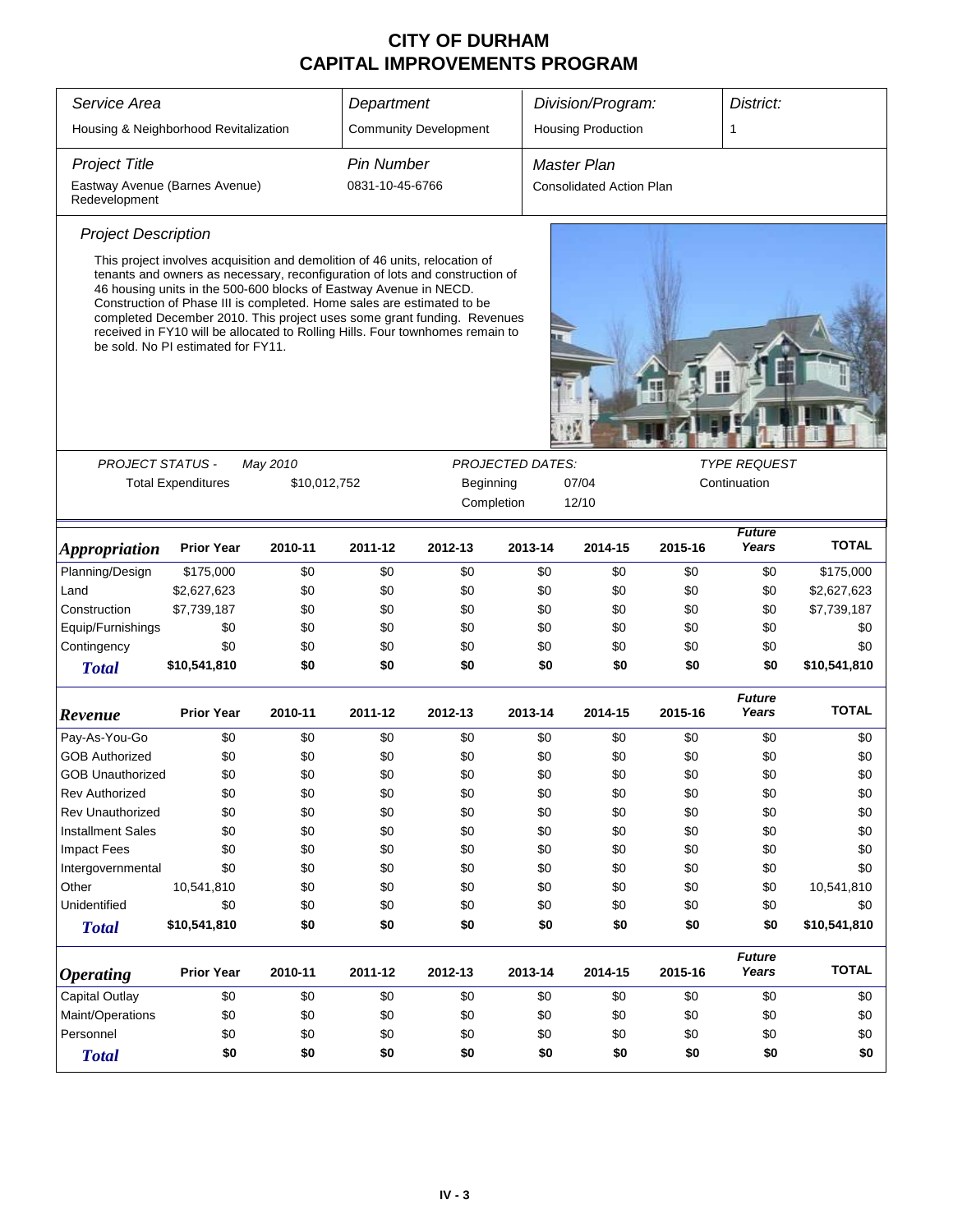| Service Area                          |                           |                                                                                                                                       | Department        |                            |                         | Division/Program:  |            | District:              |                        |
|---------------------------------------|---------------------------|---------------------------------------------------------------------------------------------------------------------------------------|-------------------|----------------------------|-------------------------|--------------------|------------|------------------------|------------------------|
| Housing & Neighborhood Revitalization |                           |                                                                                                                                       |                   | Economic & Workforce Devel |                         |                    |            | 1,3,5                  |                        |
| <b>Project Title</b>                  |                           |                                                                                                                                       | <b>Pin Number</b> |                            |                         | <b>Master Plan</b> |            |                        |                        |
| Neighborhood Streetscape              |                           |                                                                                                                                       |                   |                            |                         |                    |            |                        |                        |
|                                       |                           |                                                                                                                                       |                   |                            |                         | Hope VI Plan       |            |                        |                        |
| <b>Project Description</b>            |                           |                                                                                                                                       |                   |                            |                         |                    |            |                        |                        |
|                                       |                           | This project is a fund to encourage public / private revitalization of targeted low                                                   |                   |                            |                         |                    |            |                        |                        |
|                                       |                           | and moderate income neighborhoods. Funding will be used for streetscape<br>improvements, land purchase and environmental remediation. |                   |                            |                         |                    |            |                        |                        |
|                                       |                           | Current funding addresses the design of the neighborhood commercial area                                                              |                   |                            |                         |                    |            |                        |                        |
|                                       |                           | streetscapes, but is not sufficient for the construction of the same.                                                                 |                   |                            |                         |                    |            |                        |                        |
|                                       |                           |                                                                                                                                       |                   |                            |                         |                    |            |                        |                        |
|                                       |                           |                                                                                                                                       |                   |                            |                         |                    |            |                        |                        |
|                                       |                           |                                                                                                                                       |                   |                            |                         |                    |            |                        |                        |
|                                       |                           |                                                                                                                                       |                   |                            |                         |                    |            |                        |                        |
| <b>PROJECT STATUS -</b>               |                           | May 2010                                                                                                                              |                   |                            | <b>PROJECTED DATES:</b> |                    |            | <b>TYPE REQUEST</b>    |                        |
|                                       | <b>Total Expenditures</b> | \$299,945                                                                                                                             |                   | Beginning                  |                         | 07/04              | <b>New</b> |                        |                        |
|                                       |                           |                                                                                                                                       |                   | Completion                 |                         | 06/15              |            |                        |                        |
|                                       | <b>Prior Year</b>         | 2010-11                                                                                                                               | 2011-12           | 2012-13                    | 2013-14                 | 2014-15            | 2015-16    | <b>Future</b><br>Years | <b>TOTAL</b>           |
| <b>Appropriation</b>                  |                           |                                                                                                                                       |                   |                            |                         |                    |            |                        |                        |
| Planning/Design                       | \$900,000                 | \$0                                                                                                                                   | \$0               | \$0                        | \$0                     | \$0                | \$0        | \$0                    | \$900,000              |
| Land<br>Construction                  | \$850,000<br>\$500,000    | \$0<br>\$0                                                                                                                            | \$0<br>\$0        | \$0<br>\$0                 | \$0<br>\$0              | \$0<br>\$0         | \$0<br>\$0 | \$0                    | \$850,000<br>\$500,000 |
| Equip/Furnishings                     | \$0                       | \$0                                                                                                                                   | \$0               | \$0                        | \$0                     | \$0                | \$0        | \$0<br>\$0             | \$0                    |
| Contingency                           | \$0                       | \$0                                                                                                                                   | \$0               | \$0                        | \$0                     | \$0                | \$0        | \$0                    | \$0                    |
| <b>Total</b>                          | \$2,250,000               | \$0                                                                                                                                   | \$0               | \$0                        | \$0                     | \$0                | \$0        | \$0                    | \$2,250,000            |
|                                       |                           |                                                                                                                                       |                   |                            |                         |                    |            | <b>Future</b>          |                        |
| Revenue                               | <b>Prior Year</b>         | 2010-11                                                                                                                               | 2011-12           | 2012-13                    | 2013-14                 | 2014-15            | 2015-16    | Years                  | <b>TOTAL</b>           |
| Pay-As-You-Go                         | \$750,000                 | \$0                                                                                                                                   | \$0               | \$0                        | \$0                     | \$0                | \$0        | \$0                    | \$750,000              |
| <b>GOB Authorized</b>                 | \$1,500,000               | \$0                                                                                                                                   | \$0               | \$0                        | \$0                     | \$0                | \$0        | \$0                    | \$1,500,000            |
| <b>GOB Unauthorized</b>               | \$0                       | \$0                                                                                                                                   | \$0               | \$0                        | \$0                     | \$0                | \$0        | \$0                    | \$0                    |
| <b>Rev Authorized</b>                 | \$0                       | \$0                                                                                                                                   | \$0               | \$0                        | \$0                     | \$0                | \$0        | \$0                    | \$0                    |
| <b>Rev Unauthorized</b>               | \$0                       | \$0                                                                                                                                   | \$0               | \$0                        | \$0                     | \$0                | \$0        | \$0                    | \$0                    |
| <b>Installment Sales</b>              | \$0                       | \$0                                                                                                                                   | \$0               | \$0                        | \$0                     | \$0                | \$0        | \$0                    | \$0                    |
| <b>Impact Fees</b>                    | \$0                       | \$0                                                                                                                                   | \$0               | \$0                        | \$0                     | \$0                | \$0        | \$0                    | \$0                    |
| Intergovernmental                     | \$0                       | \$0                                                                                                                                   | \$0               | \$0                        | \$0                     | \$0                | \$0        | \$0                    | \$0                    |
| Unidentified                          | \$0                       | \$0                                                                                                                                   | \$0               | \$0                        | \$0                     | \$0                | \$0        | \$0                    | \$0                    |
| <b>Total</b>                          | \$2,250,000               | \$0                                                                                                                                   | \$0               | \$0                        | \$0                     | \$0                | \$0        | \$0                    | \$2,250,000            |
|                                       | <b>Prior Year</b>         |                                                                                                                                       |                   |                            |                         |                    |            | <b>Future</b>          | <b>TOTAL</b>           |
| <b>Operating</b>                      |                           | 2010-11                                                                                                                               | 2011-12           | 2012-13                    | 2013-14                 | 2014-15            | 2015-16    | Years                  |                        |
| Capital Outlay                        | \$0                       | \$0                                                                                                                                   | \$0               | \$0                        | \$0                     | \$0                | \$0        | \$0                    | \$0                    |
| Maint/Operations                      | \$0                       | \$0                                                                                                                                   | \$0               | \$0                        | \$0                     | \$0                | \$0        | \$0                    | \$0                    |
| Personnel                             | \$0                       | \$0                                                                                                                                   | \$0               | \$0                        | \$0                     | \$0                | \$0        | \$0                    | \$0                    |
| <b>Total</b>                          | \$0                       | \$0                                                                                                                                   | \$0               | \$0                        | \$0                     | \$0                | \$0        | \$0                    | \$0                    |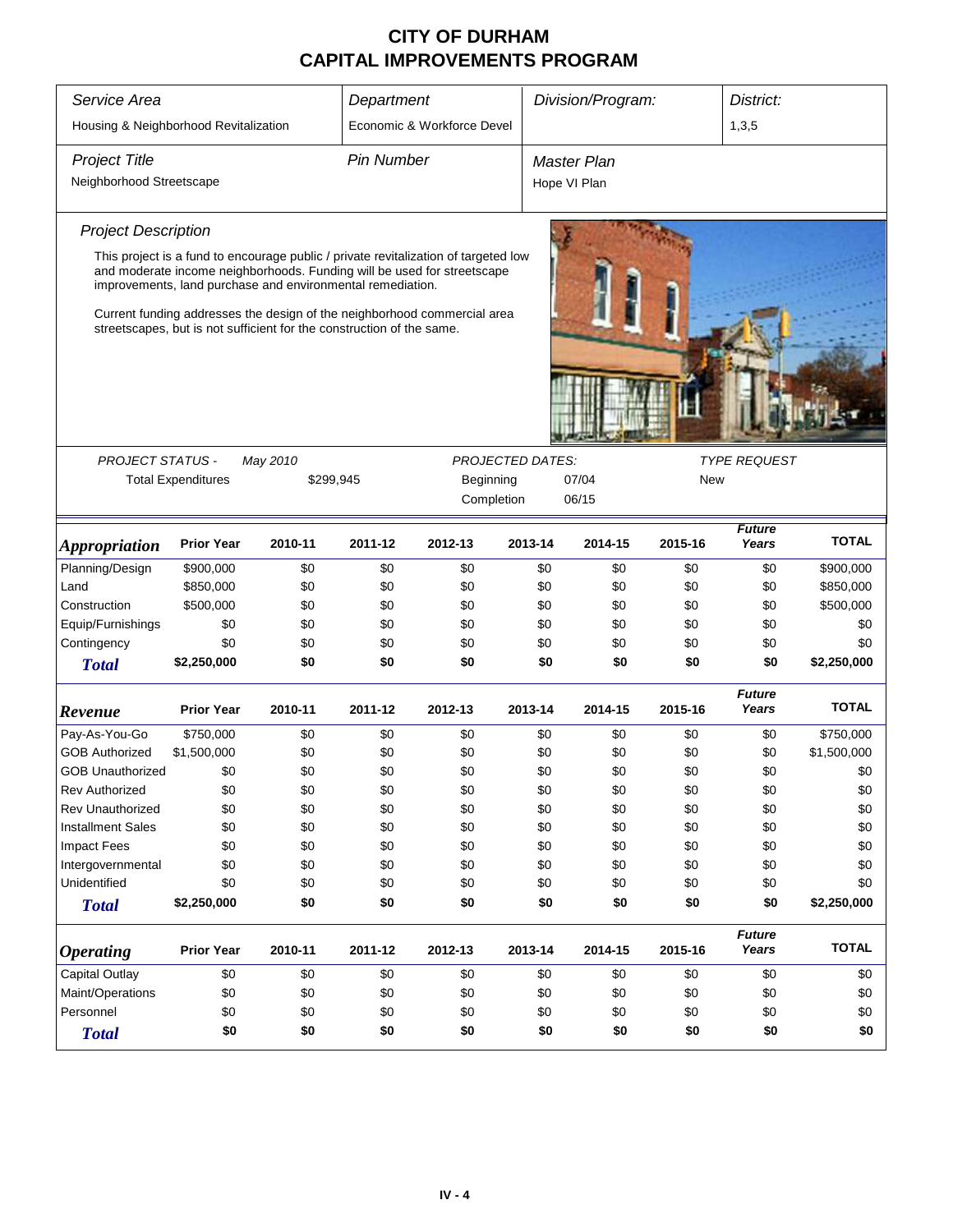| Service Area<br>Housing & Neighborhood Revitalization |                           |                                                                                                                                                | Department        | <b>Community Development</b> |                         | Division/Program:  |                             |                        |              |  |
|-------------------------------------------------------|---------------------------|------------------------------------------------------------------------------------------------------------------------------------------------|-------------------|------------------------------|-------------------------|--------------------|-----------------------------|------------------------|--------------|--|
| <b>Project Title</b><br>Reserve for Pending Projects  |                           |                                                                                                                                                | <b>Pin Number</b> |                              |                         | <b>Master Plan</b> |                             |                        |              |  |
| <b>Project Description</b>                            |                           |                                                                                                                                                |                   |                              |                         |                    |                             |                        |              |  |
|                                                       |                           | This project holds Program Income in fund balance earmarked for specific<br>programs or projects subject to future City Council authorization. |                   |                              |                         |                    | Picture<br><b>Available</b> |                        |              |  |
| <b>PROJECT STATUS -</b>                               |                           | May 2010                                                                                                                                       |                   |                              | <b>PROJECTED DATES:</b> |                    |                             | <b>TYPE REQUEST</b>    |              |  |
|                                                       | <b>Total Expenditures</b> | \$31,991                                                                                                                                       |                   | Beginning                    |                         | 07/04              |                             | Continuation           |              |  |
|                                                       |                           |                                                                                                                                                |                   |                              | Completion              | 11/12              |                             |                        |              |  |
| <i><b>Appropriation</b></i>                           | <b>Prior Year</b>         | 2010-11                                                                                                                                        | 2011-12           | 2012-13                      | 2013-14                 | 2014-15            | 2015-16                     | <b>Future</b><br>Years | <b>TOTAL</b> |  |
| Construction                                          | \$1,443,296               | \$650,000                                                                                                                                      | \$0               | \$0                          | \$0                     | \$0                | \$0                         | \$0                    | \$2,093,296  |  |
| <b>Total</b>                                          | \$1,443,296               | \$650,000                                                                                                                                      | \$0               | \$0                          | \$0                     | \$0                | \$0                         | \$0                    | \$2,093,296  |  |
| Revenue                                               | <b>Prior Year</b>         | 2010-11                                                                                                                                        | 2011-12           | 2012-13                      | 2013-14                 | 2014-15            | 2015-16                     | <b>Future</b><br>Years | <b>TOTAL</b> |  |
| Pay-As-You-Go                                         | \$0                       | \$0                                                                                                                                            | \$0               | \$0                          | \$0                     | \$0                | \$0                         | \$0                    | \$0          |  |
| <b>GOB Authorized</b>                                 | \$0                       | \$0                                                                                                                                            | \$0               | \$0                          | \$0                     | \$0                | \$0                         | \$0                    | \$0          |  |
| <b>GOB Unauthorized</b>                               | \$0                       | \$0                                                                                                                                            | \$0               | \$0                          | \$0                     | \$0                | \$0                         | \$0                    | \$0          |  |
| <b>Rev Authorized</b>                                 | \$0                       | \$0                                                                                                                                            | \$0               | \$0                          | \$0                     | \$0                | \$0                         | \$0                    | \$0          |  |
| <b>Rev Unauthorized</b>                               | \$0                       | \$0                                                                                                                                            | \$0               | \$0                          | \$0                     | \$0                | \$0                         | \$0                    | \$0          |  |
| <b>Installment Sales</b>                              | \$0                       | \$0<br>\$0                                                                                                                                     | \$0               | \$0                          | \$0                     | \$0                | \$0                         | \$0                    | \$0<br>\$0   |  |
| <b>Impact Fees</b><br>Intergovernmental               | \$0<br>\$0                | \$0                                                                                                                                            | \$0<br>\$0        | \$0<br>\$0                   | \$0<br>\$0              | \$0<br>\$0         | \$0<br>\$0                  | \$0<br>\$0             | \$0          |  |
| Other                                                 | \$1,443,296               | \$650,000                                                                                                                                      | \$0               | \$0                          | \$0                     | \$0                | \$0                         | \$0                    | \$2,093,296  |  |
| Unidentified                                          | \$0                       | \$0                                                                                                                                            | \$0               | \$0                          | \$0                     | \$0                | \$0                         | \$0                    | \$0          |  |
| <b>Total</b>                                          | \$1,443,296               | \$650,000                                                                                                                                      | \$0               | \$0                          | \$0                     | \$0                | \$0                         | \$0                    | \$2,093,296  |  |
| <i><b>Operating</b></i>                               | <b>Prior Year</b>         | 2010-11                                                                                                                                        | 2011-12           | 2012-13                      | 2013-14                 | 2014-15            | 2015-16                     | <b>Future</b><br>Years | <b>TOTAL</b> |  |
| Capital Outlay                                        | \$0                       | \$0                                                                                                                                            | \$0               | \$0                          | \$0                     | \$0                | \$0                         | \$0                    | \$0          |  |
| Maint/Operations                                      | \$0                       | \$0                                                                                                                                            | \$0               | \$0                          | \$0                     | \$0                | \$0                         | \$0                    | \$0          |  |
| Personnel                                             | \$0                       | \$0                                                                                                                                            | \$0               | \$0                          | \$0                     | \$0                | \$0                         | \$0                    | \$0          |  |
| <b>Total</b>                                          | \$0                       | \$0                                                                                                                                            | \$0               | \$0                          | \$0                     | \$0                | \$0                         | \$0                    | \$0          |  |